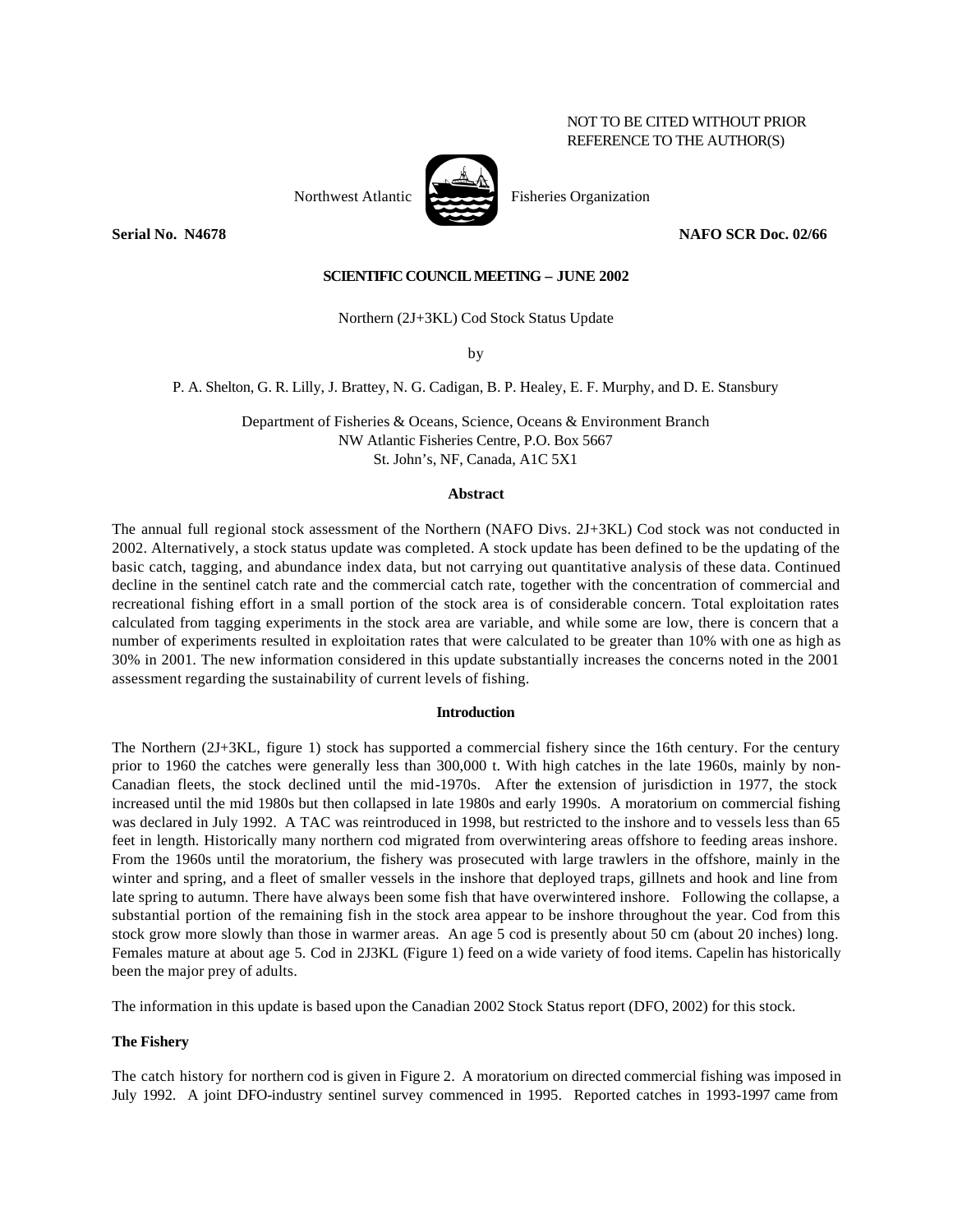by-catch, sentinel surveys (1995-1997) and rough estimates of catches during recreational/food fisheries (1994, 1996).

In 1998 sentinel and recreational/food fisheries took place and a TAC was reintroduced at a level of 4,000 t for commercial vessels under 65 feet in the inshore. In 1999 the TAC was increased to 9,000 t, including 300 t for sentinel and 100 t for by-catch. In addition, a food/recreational fishery was allowed.

In 2000/2001 a new fishing season was put in place (1 April to 31 March) and a TAC of 7,000 t was set which included the sentinel survey. A food/recreational fishery was permitted in addition to the TAC.

A 5,600 t TAC was put in place for 2001/2002 with the intention that it be retained for a 3-year period. The TAC included projected sentinel survey catches, but not catches from the recreational fishery.

In 2001 the recreational fishery was regulated by license and individuals were limited to 30 fish controlled by possession of tags. License holders were required to complete and return catch logs.

Reported landings in 2001/2002 were 4,795 t from the commercial fishery (including by-catch), 118 t from the sentinel survey and 1,975 t from the recreational fishery, giving a total of 6,887 t. It is known that in recent years there have been removals in excess of reported landings, the magnitude of which is unknown. Dock-side monitoring was reported to be particularly problematic in some areas in the 2001/2002 fishery.

By-catches of 2J3KL cod occur in ongoing Canadian and non-Canadian fisheries, but accurate estimates are not available and it is not known what impact by-catches may be having on the recovery of the stock.

No sampling of the recreational catch was carried out. Sampling of the commercial catch was insufficient in some cases and had to be augmented by sentinel survey data. The total catch at age was comprised mostly of 4, 5 and 6 year olds. The 1992 year class is still present as 9 year olds. Few fish older than age 11 were caught. Ages 6 to 9 predominated in the gillnet landings and ages 4 and 5 in the linetrawl and handline landings.

The distribution of commercial and recreational fishery catches by unit area (see Figure 3) is shown for 2001 in Figure 4. The highest catches in both fisheries occurred in 3La and 3Lb (Bonavista Bay and Trinity Bay). Commercial catch from 3Ki (from Cape Freels to central Notre Dame Bay) was also relatively high. Recreational catches were higher than commercial catches from White Bay (3Kd) north.

# **Resource Status**

The biomass index values from the autumn research bottom-trawl surveys in 2J3KL (which excludes the new inshore strata) have been very low for the last 10 years with the 2001 survey at about 2% of the average in the 1980s (Figure 5). Survey biomass doubled from 1998 to 1999 and has since remained more or less constant at a level that is less than 20% of that which was measured in the year in which the moratorium was declared. Slightly elevated presence of fish has been noted since 1999 in the offshore near the 3K/3L boundary, particularly in the Tobin's Point area. In the 2001 autumn survey, fish in this area were mainly age 2 and 3. Extension of the survey into the inshore since 1996 (with the exception of 1999) has resulted in some moderate catches in some years, particularly in the Trinity Bay to Bonavista Bay area. The biomass index in the spring survey in 3L in 2001 is very low, less than 1% of the average in the 1980s (Figure 6).

Age specific mortality estimates were calculated for the autumn 2J3KL bottom-trawl survey – for illustration the estimates for ages 4-6 are given in Figure 7. Total mortality rates of fish in the offshore are estimated to be as high as levels in the 1980s when substantial commercial fisheries existed. A total mortality estimate of 1.5 corresponds to 22% survival of a cohort in one year.

Acoustic studies have been conducted in Smith Sound in western Trinity Bay (3L) at various times since spring 1995. Surveys in January provided average indices of biomass of about 15,000 t in 1999, 22,000 t in 2000, 31,000 t in 2001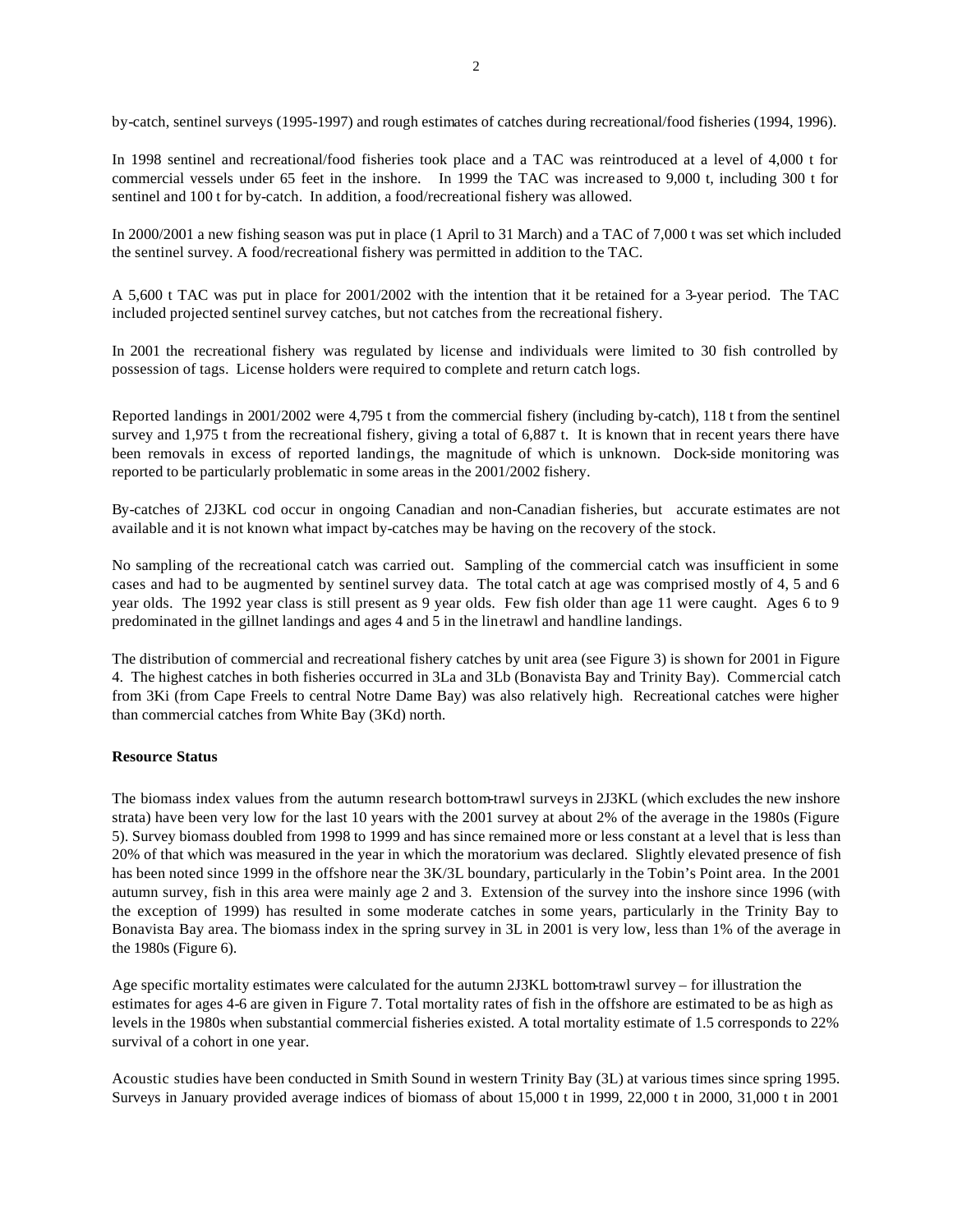and 25,000 t in 2002. Age 5 fish dominated the samples in 2002, but the distribution included fish up to age 13.

Acoustic studies were also conducted in Hawke Channel in 2J and on Tobin's Point (close to the 3K/3L line) in recent years. Acoustic densities in the Tobin's Point area in January 2002 were reported to be higher than observations in previous years.

The sentinel surveys in 2J3KL were initiated in 1995 to provide catch rates and biological samples of cod in inshore waters. Catch rates have been relatively low since the start of the survey in 2J and in 3K north of White Bay. However, fish have existed in sufficient density to enable moderate to high catch rates in some times and places from White Bay to the southern boundary of the stock.

Annual median sentinel catch rate values by unit area for gillnets (Figure 7) show that 2001 values are similar to those for 1995, the first year of the survey, and are generally lower than all other years throughout the stock area. With the exception of 3Lq (St. Mary's Bay), where the fish are thought to be predominantly from 3Ps, values were highest in Trinity Bay (3Lb) and Bonavista Bay (3La) and low to the north and south. There are less data for linetrawls and the pattern is not as clear. Values for 2001 are, however, the lowest in the time series for Trinity Bay and Bonavista Bay.

Commercial catch rates were calculated from catch and effort data recorded in logbooks maintained by commercial fishermen following reintroduction of a TAC in 1998. The overall spatial pattern for the predominant gear, gillnets, has been similar among years (Figure 8).

With the exception of statistical areas 13 and 14 (Cape Bonavista area) the medians in 2001 are at or near the lowest observed in the four years. There is further evidence of the trend noted in the 2001 assessment for the remaining fish to be concentrated in a decreasing portion of the stock area. Areas 15 and 16 (western Trinity Bay) are much lower than previous years. Catch rates in the southern portion of the stock area (areas 23 to 28) are much reduced in recent years with the exception of area 28 (St. Mary's Bay) which reflects a decreased presence of 3Ps fish migrating seasonally into southern 3L. There are less data for linetrawls. The overall pattern is similar to that shown by the gillnet data but there is more variability.

Tagging studies have been intensified in recent years and a total of 18,200 cod have been tagged in 2J3KL between 1999 and 2001 spread across 72 separate experiments with a median of 157 fish per experiment. There have been a total of 2,391 recaptures up to the end of 2001.

Accounting for reporting rate, tag loss, tagging mortality and natural mortality allows total exploitation rates to be calculated by experiment from all recaptures (including those from outside the stock area).

Total exploitation rates calculated from tagging experiments in the stock area are variable, and while some are low, there is concern that a number of experiments resulted in exploitation rates that were calculated to be greater than 10%. Several of the experiments with high exploitation rates were in Bonavista Bay and Trinity Bay. One large experiment in Bonavista Bay in 2001 gave a very high exploitation rate of 30%.

Mean exploitation rates (Table 2), weighted by experiment size, were calculated by unit area (see Figure 3) for the three years. Values ranged from 4% to 56%. The latter value is based on a single experiment comprising only 21 fish. In 2001 exploitation rate was highest among cod tagged in 3La (Bonavista Bay) and among cod tagged in 3Lj/3Lq (southern shore, St. Mary's Bay). A large proportion of the 3Lj/3Lq recaptures came from Placentia Bay in 3Ps.

Exploitation rates for 3Ki in 2000 and 2001 are based almost entirely on tagging prior to 2000. No cod concentrations sufficiently large for tagging could be located in 3Ki prior to the 2000 and 2001 fisheries.

Inshore surveys of young fish have been carried out using beach seines over the period 1992-97 and again in 2001. These surveys record the density of fish age 0-2. The inshore is thought to be the prime nursery area for northern cod. The numbers of age 0 fish in 2001 were among the lowest observed since the surveys began in 1992.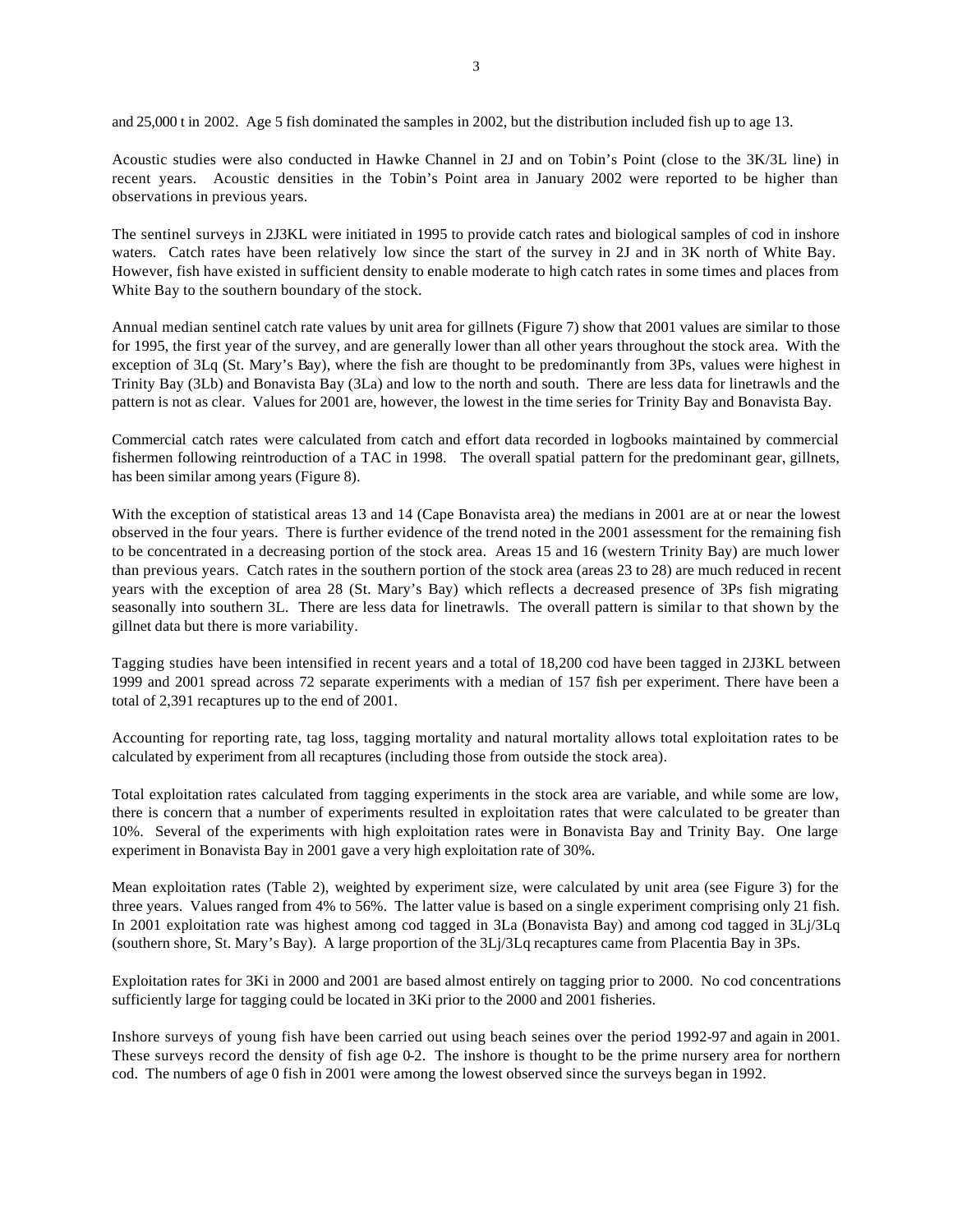#### **Outlook**

This report provides an update of information that has become available since the last full assessment carried out in March 2001. The continued decline in the sentinel index and the commercial catch rate index during 2001, together with the concentration of commercial and recreational fishing effort in a small portion of the stock area, is of considerable concern. Total exploitation rates calculated from tagging experiments in the stock area are variable, and while some are low, there is concern that a number of experiments resulted in exploitation rates that were calculated to be greater than 10%, with one as high as 30%.

In the 2001 assessment, the status of this stock was assessed under two hypotheses regarding stock structure. The same approach is adopted in this update. Under the hypothesis of a single functional population, the 2001 assessment of this stock found that there was no evidence of a recovery and considered that any fishery on the remnant in the inshore would delay recovery. A tentative spawner biomass limit reference point of 200,000 t was suggested and it was noted that the stock was well below this limit. It was pointed out that an approach of no directed fishing was generally accepted as being consistent with a precautionary approach for a stock at this level. The new information considered in this update is consistent with the conclusions drawn under the single functional population hypothesis in the 2001 assessment.

Under the hypothesis that the inshore constitutes a subpopulation that is functionally separate from the offshore, the 2001 assessment of this stock concluded that it was unclear whether the spawning stock was being sustained by recent levels of recruitment, at the current levels of natural and fishing mortality, given the declining trends in some indices. The new information considered in this update substantially increases the concerns noted in the 2001 assessment regarding the sustainability of current levels of fishing. Given the increasing evidence that the current levels of fishing are not sustainable, a reduction in removals would be consistent with a precautionary approach.

For scientific monitoring purposes, no more than 200 t for a sentinel survey is required under current stock conditions.

#### **References**

DFO, 2002. Northern (2J+3KL) cod Stock Status Update. DFO Science Stock Status Report A2-01(2002).

Lilly, G.R., P.A. Shelton, J. Brattey, N.G. Cadigan, B.P. Healey, E.F. Murphy, and D.E. Stansbury. 2001. An assessment of the cod stock in NAFO Divisions 2J+3KL. DFO Can. Stock Assess. Sec. Res. Doc. 2001/044.

| Year          |               |     |                             |          |          |          | 62-76 77-91 1996 1997 1998 <sup>1</sup> 1999 <sup>1</sup> 00/01 <sup>1</sup> 01/02 <sup>1</sup> |        |
|---------------|---------------|-----|-----------------------------|----------|----------|----------|-------------------------------------------------------------------------------------------------|--------|
|               | Avg. Avg.     |     |                             |          |          |          |                                                                                                 |        |
| TAC.          | $N/A$ $N/A$ 0 |     |                             | - 0      | 4        | 9        |                                                                                                 | 6      |
| Can.          |               |     |                             |          |          |          |                                                                                                 |        |
| Fixed         | 88            |     | 90 2 1                      |          | - 5      | 8        | 5.                                                                                              |        |
| Can.          |               |     |                             |          |          |          |                                                                                                 |        |
| Mobile        | 9             | 84  | $+$                         | $^{+}$   | $^{+}$   | $\theta$ |                                                                                                 |        |
| <b>Others</b> | 405           | 38  | $\Omega$                    | $\Omega$ | $\theta$ | $^+$     | $^{+}$                                                                                          | $^{+}$ |
| <b>Totals</b> | 502           | 212 | $\mathcal{D}_{\mathcal{L}}$ | 1        | 5        | 8        | 5                                                                                               |        |

Table 1 - Landings (thousand metric tons).

<sup>1</sup> Provisional.

+ Catch less than 500 t.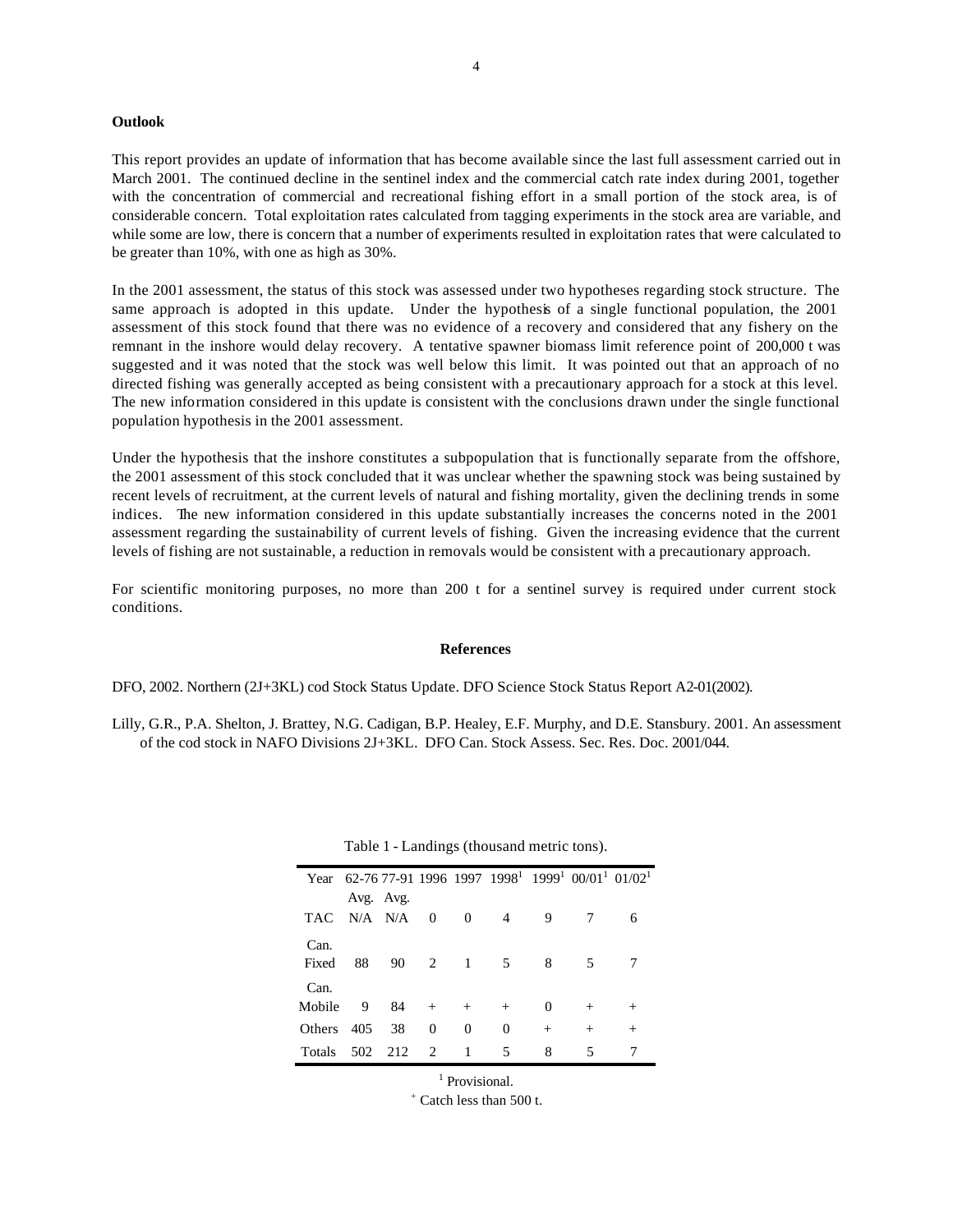| Area   | <b>Exploitation rate</b> |      |      |  |  |  |
|--------|--------------------------|------|------|--|--|--|
| tagged | 1999                     | 2000 | 2001 |  |  |  |
| 3Ki    | 0.36                     | 0.08 | 0.04 |  |  |  |
| 3La    | 0.13                     | 0.11 | 0.16 |  |  |  |
| 3Lb    | 0.06                     | 0.09 | 0.08 |  |  |  |
| 3Lf    | 0.10                     | 0.06 | 0.04 |  |  |  |
| ЗLj    | 0.56                     | 0.05 | 0.16 |  |  |  |
| 3La    | 0.21                     | 0.22 | 0.25 |  |  |  |

Table 2 - Mean Exploitation Rates by unit area from 1999-2001.



Figure 2 - Reported catch and TAC (thousands of tons).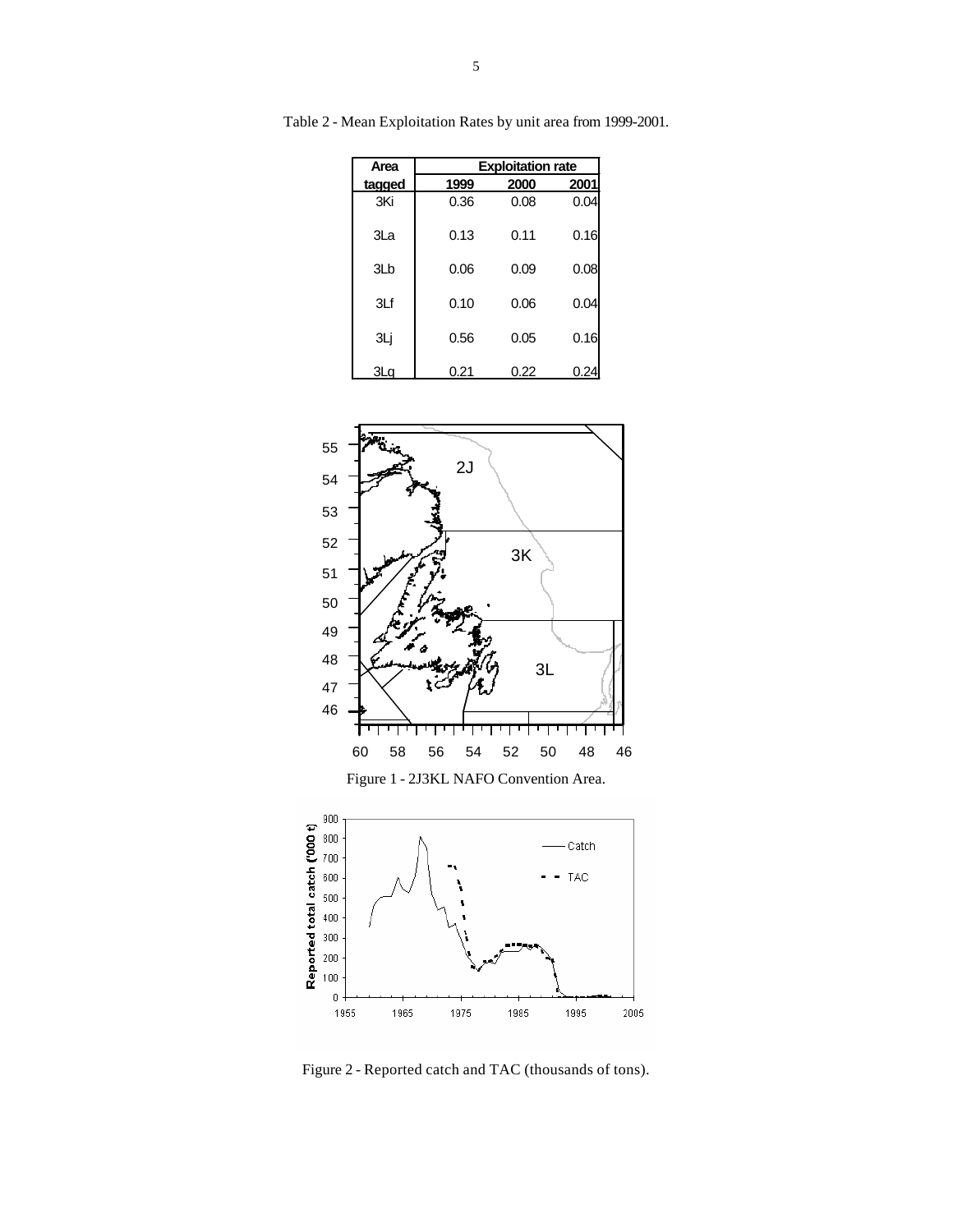

Figure 3 - Unit areas within the northern cod stock area used for summarizing catch data.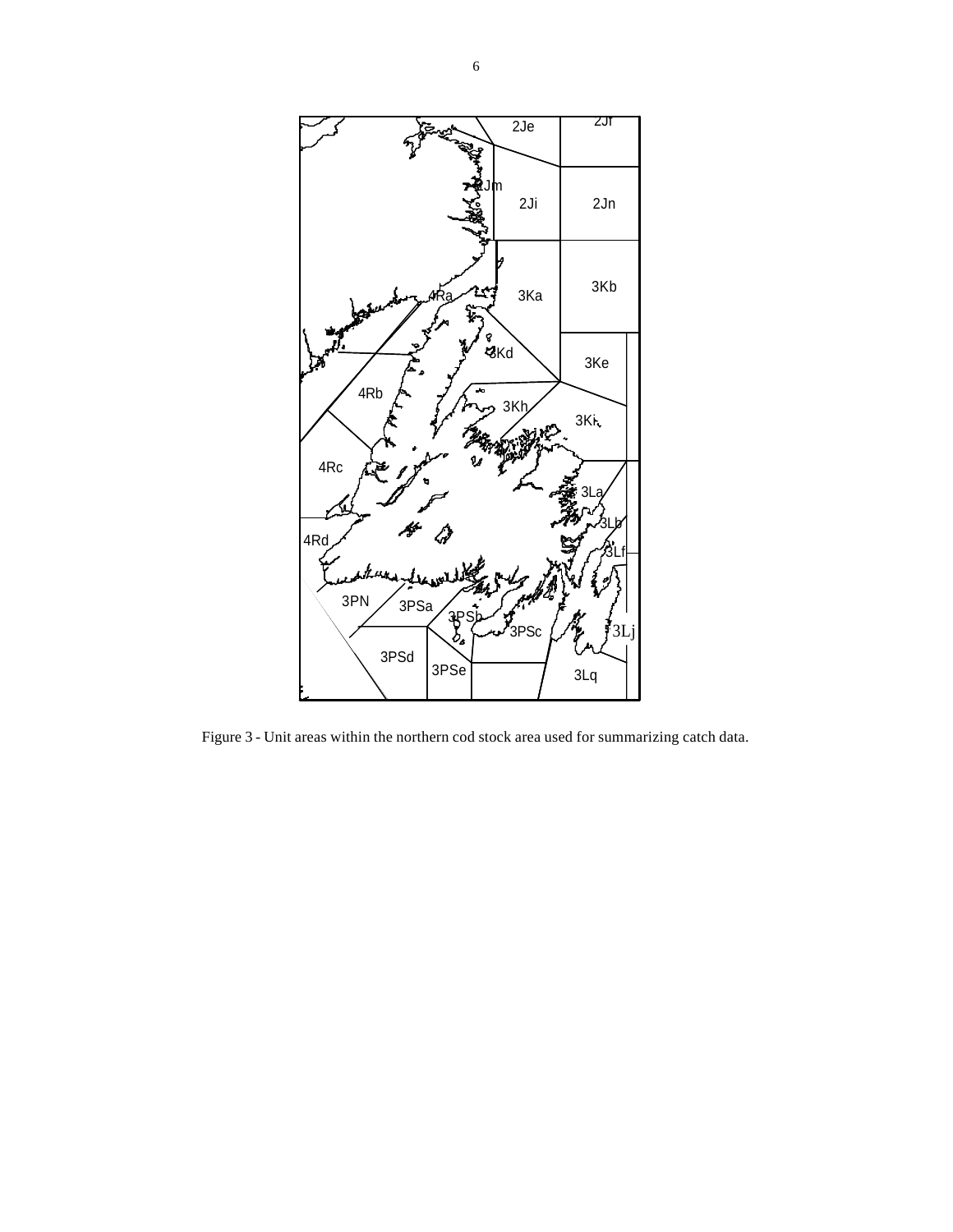

Figure 4 - Distribution of inshore commercial and recreational fishery catches by unit area in 2001.



Figure 5 - Biomass index from autumn bottom-trawl surveys in 1983-2001.



Figure 6 - Biomass index from spring bottom-trawl surveys in 3L during 1985-2001.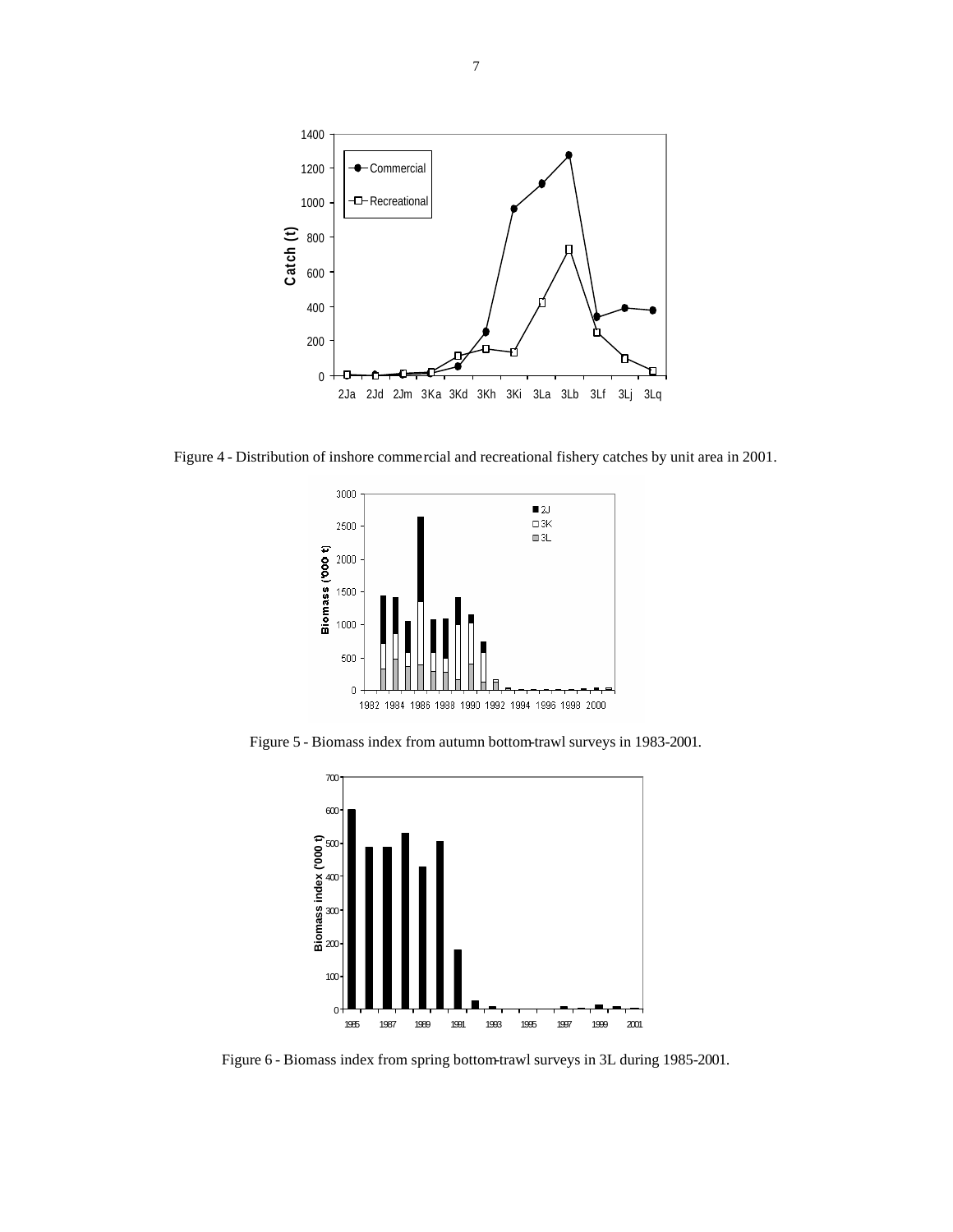

Figure 7 - Age Specific mortality estimates from Fall bottom-trawl survey. Panel title indicates estimate for age a in previous year to age a+1 in current year.